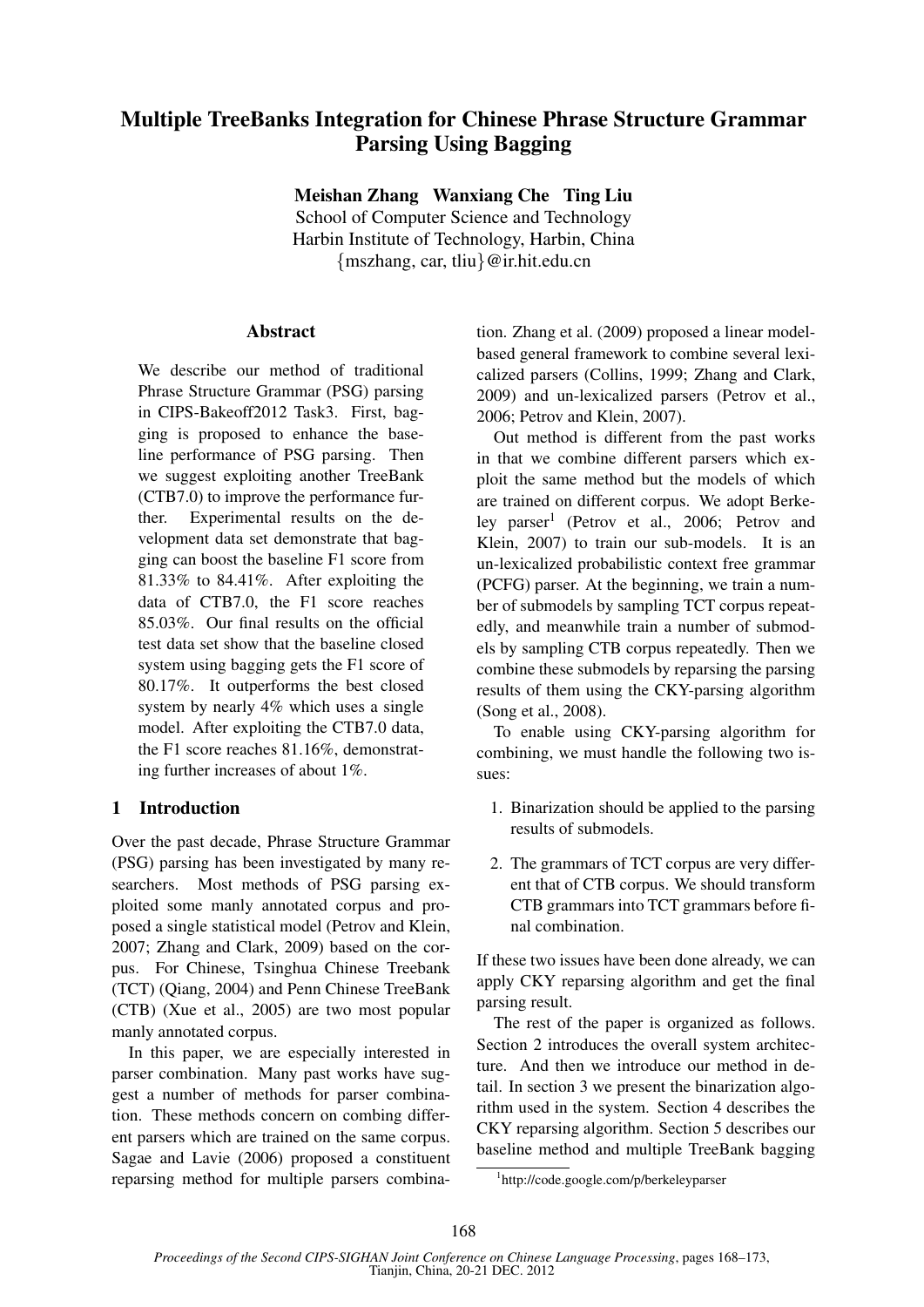method systematically. Section 6 shows the experimental results and finally in section 7 we conclude our method and give our future works.

# 2 System Architecture

During the training phase, we sample the training corpus of TCT and CTB repeatedly, exploiting these sampled corpus to train a number of submodels. In the test phase, first we parse a sentence using these submodels, and then binarize the parsing results, extracting the binarized grammars together with their weights, and finally exploit CKY reparsing algorithm to get our final parsing results according to the weighted grammars . For the CTB results, we should add an extra transformation process to map the CTB grammars to TCT grammars. The transformation model are trained by mapping gold TCT results and Figure 1 shows the architecture of the training and testing process.

# 3 Binarization

The binarization process aims at a better combination using CKY reparsing. We must ensure that the binarization process is reversible.

For the unary grammar, we simply merge the label of leaf node into its parent node. We add a special mark during the merging so that we can reverse the merging conveniently.

For the grammars whose arity are more than two, we don't use a simple left most binarization or right most binarization algorithm. As these simple binarization can make the mapping between different TreeBanks very complex. Our goal is to get a better understanding binarization results which the grammars extracted from the different TreeBanks can be more easily forming one-to-one mapping. The most popular binary grammars extracted from the TreeBank are exploited for binarization. By this method, the grammars of binarization can be mostly understood.

We describe our binarization algorithm to handle the high-arity grammars. To prepare for binarization, we need collect binarization grammar and their weights. We denote the collection results by  $G_{\text{bin}} = \{(A \rightarrow BC, \text{freq})\}$ . This process is done simply extracting all the binary grammars from the original TreeBank and assigning the corresponding weight by their appearance frequency. The pseudo-code of the binarization is shown in Algorithm 1. We can get the binarization tree of a PS structure by applying Algorithm 1 on each non-terminal node from up to bottom.

The TCT training corpus has been already binarized that it contains unary and binary grammars, thus we can get the binarization results for the output of TCT submodels by simply merging unary grammars. The CTB corpus contains grammars of variety number of arity. We need first merge the unary grammars and then apply algorithm 1 to get the binarization results.

# 4 CKY Parsing

In this section, we describe the CKY parsing algorithm which aims for bagging system. The form of rules used CKY parsing are defined by a tuple  $(A \rightarrow BC, s, m, e)$ . It denotes a binary tree structure,  $A \rightarrow BC$ , the start position is s, middle position is m which is also the end of tree labeled by  $B$ , and the end position e. The rules and their weights are basic input grammar for CKY parsing, and we denote it by  $G_{\text{cky}} = \{((A \rightarrow BC, s, m, e), w)\}.$ The pseudo-code of the CKY parsing is shown in Algorithm 2. The algorithm is very similar to the binarization algorithm.

#### 5 Methods

#### 5.1 Baseline Bagging System

The training process of the baseline bagging system:

- 1. Sample  $k$  new training corpus from the overall TCT corpus. Assuming the size of overall TCT corpus is  $n$ , we repeatedly sample the overall TCT corpus for  $k$  times. Each time we get a new training corpus whose size is  $64.3\% \times n$ .
- 2. Train  $k$  submodels using the sampled  $k$  new train corpus.

The decoding process of the baseline bagging system:

- 1. Parse the input sentence by the  $k$  submodels and get k PS results of the sentence.
- 2. Binarize the  $k$  PS results.
- 3. Generate the grammar  $G_{cky}$ . We extract all rules  $(A \rightarrow BC, s, m, e)$  from the k PS results. The weight of each rule equals their frequency.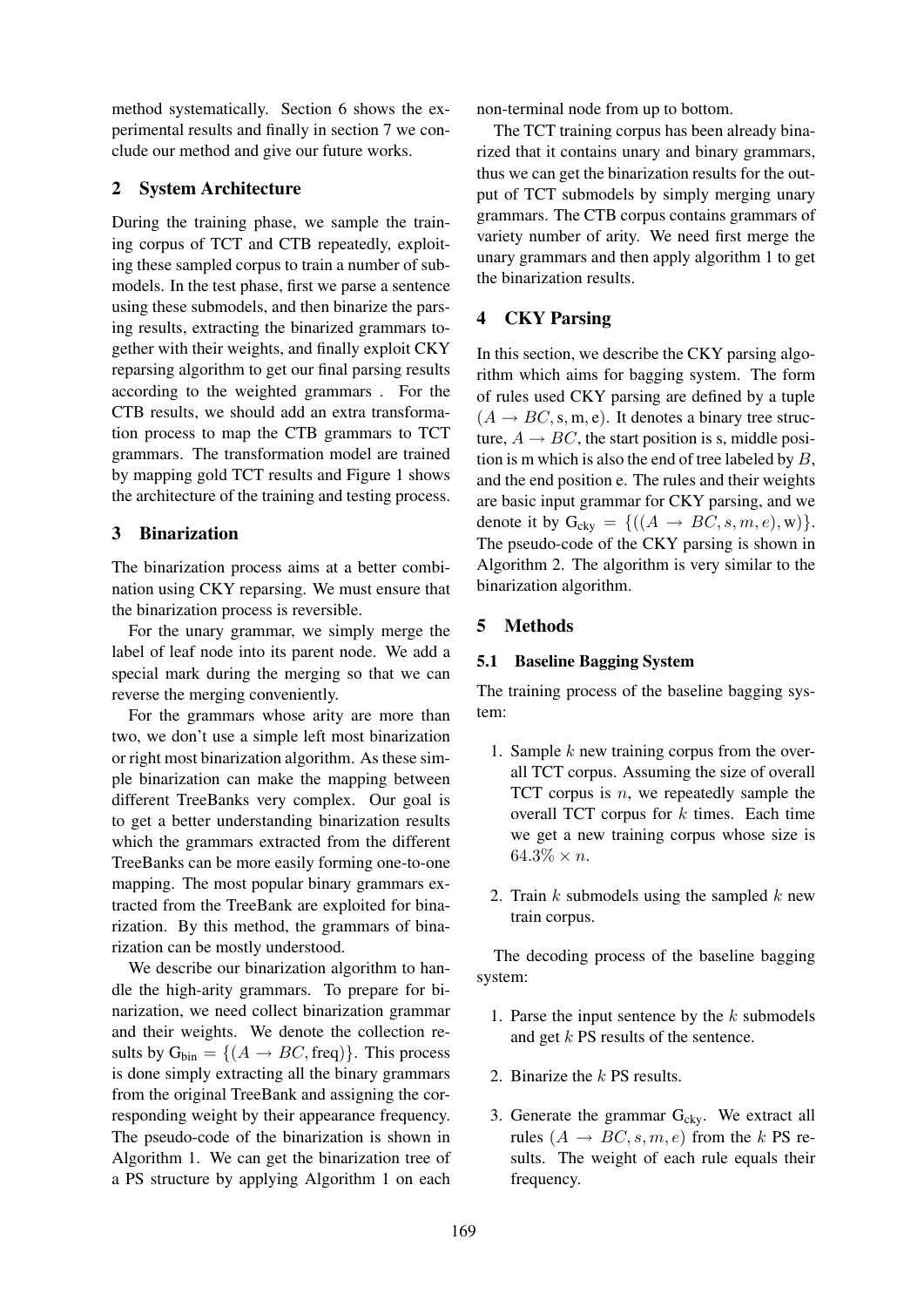

Figure 1: System architecture.

Algorithm 1 Binarization Algorithm.  $L$  denotes the set of non-terminal labels, and label(tr) denote the root label of tree tr.

**Input:**  $G_{\text{bin}}$ , Tree :  $tr_0 \rightarrow tr_1 \cdots tr_n$ Initialization: for all  $i \in \{1 \cdots n\}$ , for all  $A \in L$ if label $(tr_i) = A$ ,  $\pi(i, i, A) = 1$ else  $\pi(i, i, A) = 0$ Compute: for all  $d \in \{1 \cdots n-1\}$ for all  $i \in \{1 \cdots n-j\}$ set  $j = i + l$ for all  $A \in L$  $\pi(i, j, A) = \max_{A \to B} C \in G_{\text{bin},i} \langle s, S \rangle + \pi(s + 1, j, C) + G_{\text{bin}}(A \to BC)$  $\delta(i, j, A) = \arg \max_{A \to BC \in \mathcal{S}_{\text{bin}}, i < s < j} \pi(i, s, B) + \pi(s + 1, j, C) + \mathcal{S}_{\text{bin}}(A \to BC)$ Create a new tree tr: From  $\delta(1, n, \text{label}(\text{tr}_0))$ , generate middle nodes recursively. Add a special mark to the label of all middle nodes, which are used to restore.

# Return: Binarized tree tr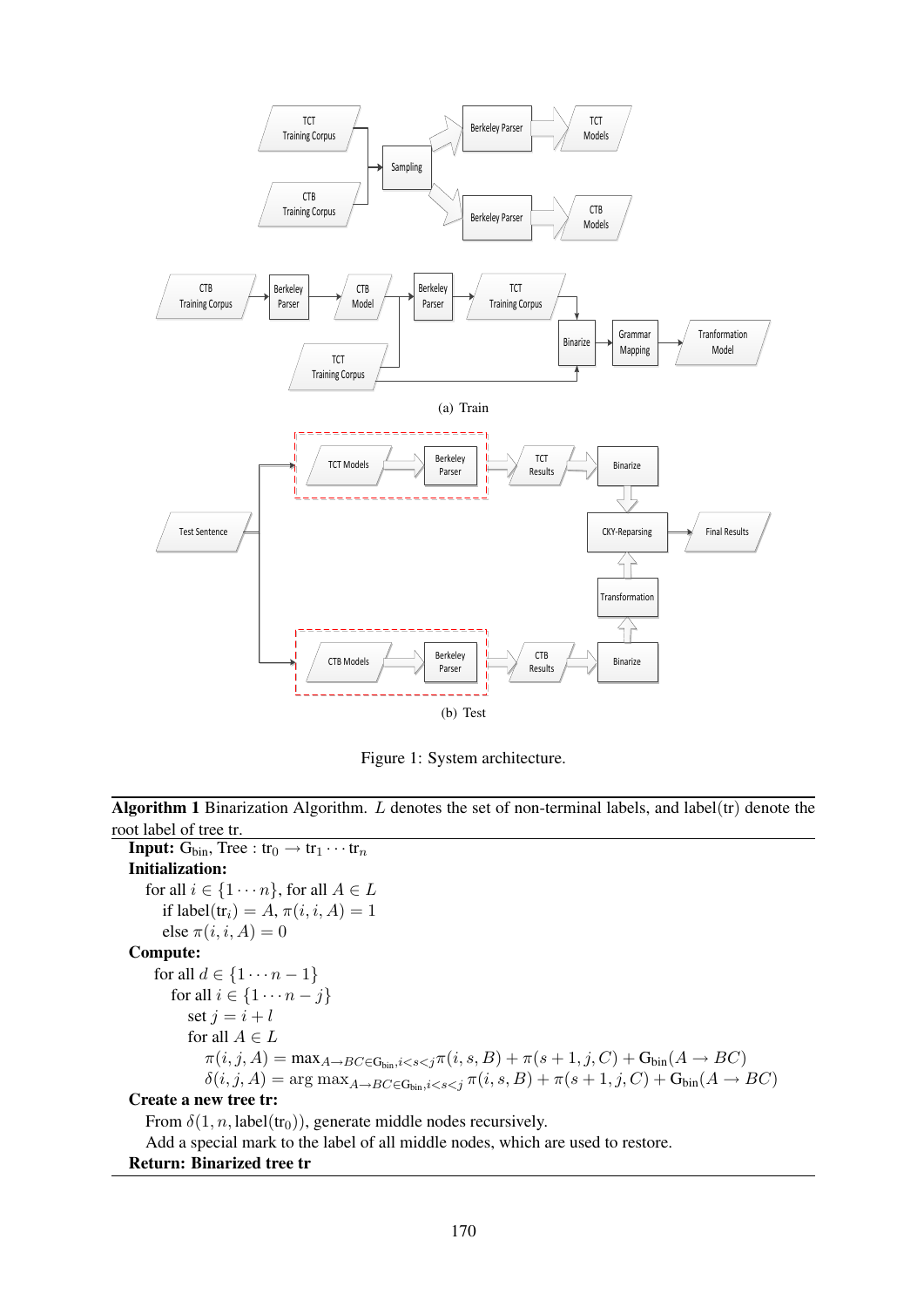#### Algorithm 2 CKY Parsing Algorithm. T denote the set of POS tags.

**Input:**  $G_{ckv}$ , leaves :  $tr_1 \cdots tr_n$ Initialization: for all  $i \in \{1 \cdots n\}$ , for all  $t \in T$ if label $(tr_i) = t$ ,  $\pi(i, i, A) = 1$ else  $\pi(i, i, A) = 0$ Compute: for all  $d \in \{1 \cdots n-1\}$ for all  $i \in \{1 \cdots n - j\}$ set  $i = i + l$ for all  $A \in L$  $\pi(i, j, A) = \max_{(A \rightarrow BC, i, s, j) \in \mathbb{G}_{c(v)}} \pi(i, s, B) + \pi(s + 1, j, C) + \mathbb{G}_{\text{bin}}(A \rightarrow BC, i, s, j)$  $\delta(i, j, A) = \arg \max_{(A \rightarrow BC, i, s, j) \in \mathbb{G}_{\text{ckv}}} \pi(i, s, B) + \pi(s + 1, j, C) + \mathbb{G}_{\text{bin}}(A \rightarrow BC, i, s, j)$ Create a new tree tr:

From  $\delta(1, n, \text{root})$ , generate middle nodes recursively. Return the tree tr

- 4. Generate the leaves :  $\text{tr}_1 \cdots \text{tr}_n$ . Each leaf  $\text{tr}_i$ are composed by a word  $w_i$  and its POS tag  $t_i$ , forming  $t_i \rightarrow w_i$ . As each word can have  $k$  results, thus we can use voting to assign the word's best POS tag  $t_i$ .
- 5. Reparse the sentence using CKY parsing algorithm with  $G_{cky}$  and leaves :  $tr_1 \cdots tr_n$ .

# 5.2 Bagging System Exploiting CTB Corpus

The training process of the baseline bagging system:

- 1. Sample  $k$  new training corpus from the overall TCT corpus and sample  $k$  new training corpus from the overall CTB corpus. We will get  $2k$  new training corpus in this step.
- 2. Train  $2k$  submodels using the sampled  $2k$ new train corpus, where  $k$  submodels are the TCT stype parsers and the other  $k$  submodels are the CTB style parsers.
- 3. Train a transformation model from CTB style to TCT style  $\text{Map}_{\text{CTB}\rightarrow\text{TCT}}$ . It can be finished by the following steps.
	- (a) Train a model using all CTB Corpus,
	- (b) Parse the entire TCT training corpus,
	- (c) Binarize the gold TCT style PS structure,
	- (d) Binarize the predicted CTB style PS structure,
	- (e) Compare the gold TCT results and the predicted results and get a final transformation model.

For a TCT grammar  $(A_{\text{tot}})$  $B_{\text{tct}}C_{\text{tct}}, s_{\text{tct}}, m_{\text{tct}}, e_{\text{tct}}$  and a CTB grammar  $(A_{\text{ctb}} \rightarrow B_{\text{ctb}} C_{\text{ctb}}$ ,  $s_{\text{ctb}}$ ,  $m_{\text{ctb}}$ ,  $e_{\text{ctb}}$ ), if  $(s_{\text{tct}}, m_{\text{tct}}, e_{\text{tct}}) = (s_{\text{ctb}}, m_{\text{ctb}}, e_{\text{ctb}}),$ we would add a mapping rule ( $A_{\text{tot}} \rightarrow$  $B_{\text{tct}}C_{\text{tct}}, A_{\text{ctb}} \rightarrow B_{\text{ctb}}C_{\text{ctb}}, s_{\text{tct}}, m_{\text{tct}}, e_{\text{tct}})$ to Map<sub>CTB→TCT</sub>, and if  $(s_{\text{tot}}, e_{\text{tot}})$  =  $(s_{\text{ctb}}, e_{\text{ctb}})$ , we would add a mapping rule  $(A_{\text{tct}} \rightarrow B_{\text{tct}} C_{\text{tct}}, A_{\text{ctb}} \rightarrow$  $B_{\rm ctb}C_{\rm ctb}$ ,  $s_{\rm tct}$ ,  $e_{\rm tct}$ ) to Map<sub>CTB→TCT</sub>.

The decoding process of the baseline bagging system:

- 1. Parse the input sentence by the  $k$  TCT submodels and get k PS results of TCT style.
- 2. Binarize the k PS results.
- 3. Generate the grammar  $G_{cky}$ . We extract all rules  $(A \rightarrow BC, s, m, e)$  from the k PS results. The weight of each rule equals their frequency.
- 4. Generate the leaves :  $\text{tr}_1 \cdots \text{tr}_n$ . Each leaf  $\text{tr}_i$ are composed by a word  $w_i$  and its POS tag  $t_i$ , forming  $t_i \rightarrow w_i$ . As each word can have  $k$  results, thus we can use voting to assign the word's best POS tag  $t_i$ .
- 5. Parse the input sentence by the  $k$  CTB submodels and get  $k$  PS results of CTB style.
- 6. Adjust the grammar  $G_{cky}$  by k PS results of CTB style. First we extract all grammars from the k PS results. For each grammar  $(A_{\rm ctb} \rightarrow B_{\rm ctb}C_{\rm ctb}, s_{\rm ctb}, m_{\rm ctb}, e_{\rm ctb})$ , we find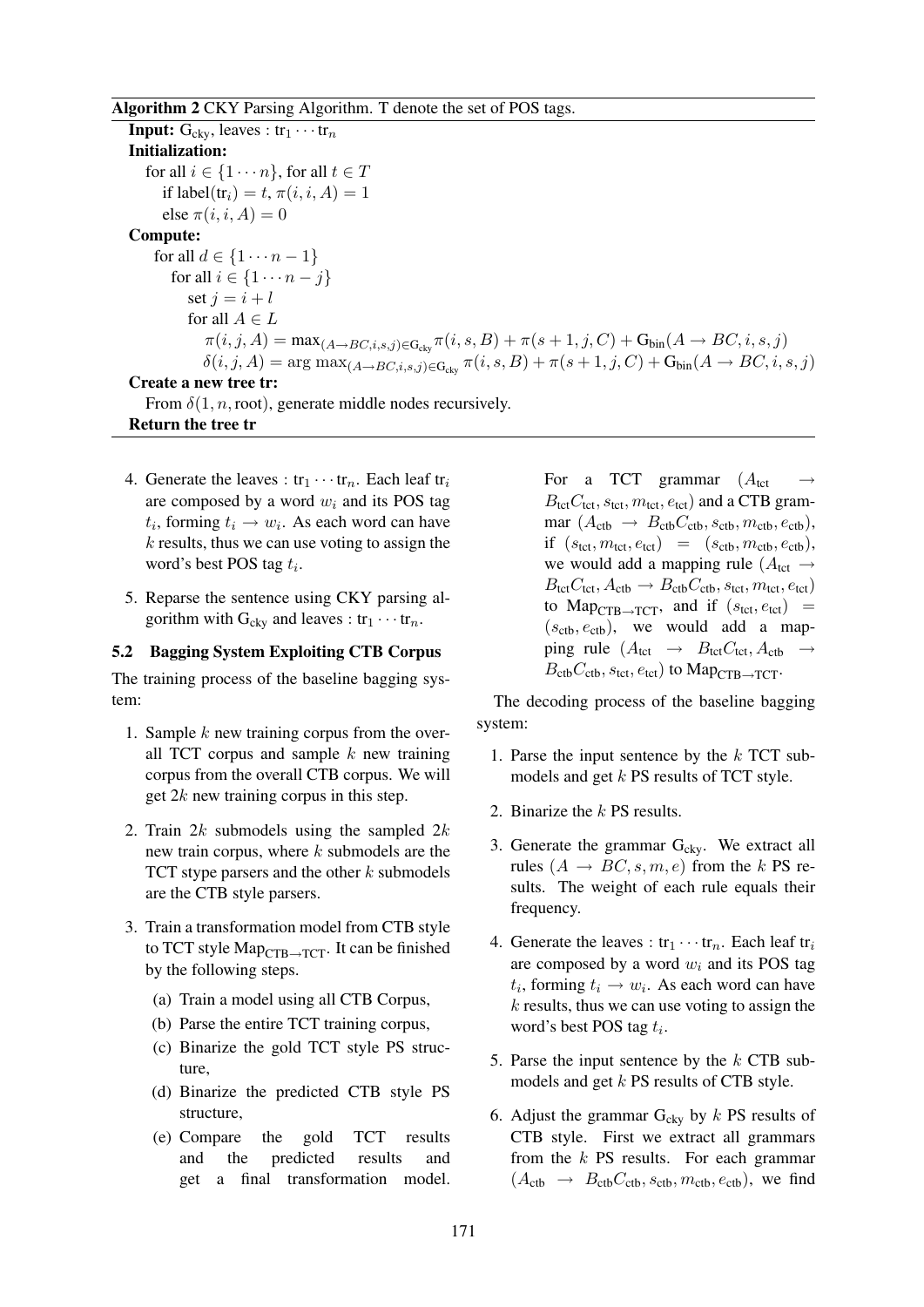its mapping rule from  $\text{Map}_{\text{CTB}\rightarrow\text{TCT}}$ . The mapping rule result can be either  $(A_{\text{tot}} \rightarrow$  $B_{\text{tct}}C_{\text{tct}}, A_{\text{ctb}} \rightarrow B_{\text{ctb}}C_{\text{ctb}}, s_{\text{tct}}, m_{\text{tct}}, e_{\text{tct}})$  or  $(A_{\text{tct}} \rightarrow B_{\text{tct}} C_{\text{tct}}, A_{\text{ctb}} \rightarrow B_{\text{ctb}} C_{\text{ctb}}, s_{\text{tct}}, e_{\text{tct}}).$ Then we traverse all grammars in  $G_{cky}$ , if the grammar matches with  $(A_{\text{tot}} \rightarrow$  $B_{\text{tct}}C_{\text{tct}}, s_{\text{tct}}, m_{\text{tct}}, e_{\text{tct}}$  or partially matches with  $(A_{\text{tct}} \rightarrow B_{\text{tct}} C_{\text{tct}}, s_{\text{tct}}, e_{\text{tct}})$ , then its weight will be increased by value  $\alpha$ . The value  $\alpha$  should be adjusted according to development set.

7. Reparse the sentence using CKY parsing algorithm with  $G_{\text{cky}}$  and leaves :  $tr_1 \cdots tr_n$ .

#### 6 Experiments

#### 6.1 Data Set

The task organizers have offered 17,758 annotated sentences for train our model. They are chosen from TCT corpus. Before they share us for train, the trees which have more than two leaves have been processed to ensure all the grammars in the train sentences containing only unaries and binaries. We use the training section of CTB7.0 to to train the models of CTB. The training sections are selected by the documents of LDC2010T07. The total number of CTB training is 46,572. To adjust some parameters in our model, we split a development data set from the entire training corpus. After get the value of these parameters, we retrain our system using all the corpus. Table 1 shows the statistics of the data set.

| Corpus                     | <b>Section</b> | # sent. |
|----------------------------|----------------|---------|
| <b>Parameter Adjusting</b> | Train          | 15802   |
|                            | Devel          | 1756    |
| <b>CTB7.0</b>              | Train          | 46572   |
| <b>Final Test</b>          | Train          | 17558   |
|                            | Test           | 1000    |

Table 1: Statistics of Data Set.

#### 6.2 Parameter Adjusting

First we look at how bagging numbers  $k$  influence the the baseline bagging system. In this work, we set the bagging num  $k = 15$ . Figure 2 displays the result. As is shown in Figure 2, the performance increments gradually when the bagging number becomes larger. The performance is better than a single model since the bagging number is 3.



Figure 2: Bagging results. The baseline denotes the model which doesn't exploit sampling and bagging.

Second we adjust the parameter  $\alpha$  by development also. The  $\alpha$  should be less than 1 by intuition. We gradually increase the value of  $\alpha$  from 0.5 to 1.0. Figure 3 display the results on development set. According to the results, we set  $\alpha = 0.9$ 



Figure 3: Parameter adjusting result.

#### 6.3 Final Results

First, to get a better understanding of our system, we show the results on the development data set. Berkeley denotes the result of Berkeley parser which doesn't use bagging. **Bbag** denotes our baseline bagging system which uses only TCT corpus. Cbag denotes our final system which uses both TCT corpus and CTB corpus. Table 2 displays the results.

| <b>System</b>   | P     | R     | F1    |
|-----------------|-------|-------|-------|
| Chag            | 85.04 | 85.03 | 85.03 |
| <b>B</b> bag    | 84.4  | 84.42 | 84.41 |
| <b>Berkeley</b> | 81.31 | 81.35 | 81.33 |

Table 2: Final results on the development set.

Table 3 displays our final result on test data which the task organizers offered. BestClosedSingle denotes the best closed system of the task.